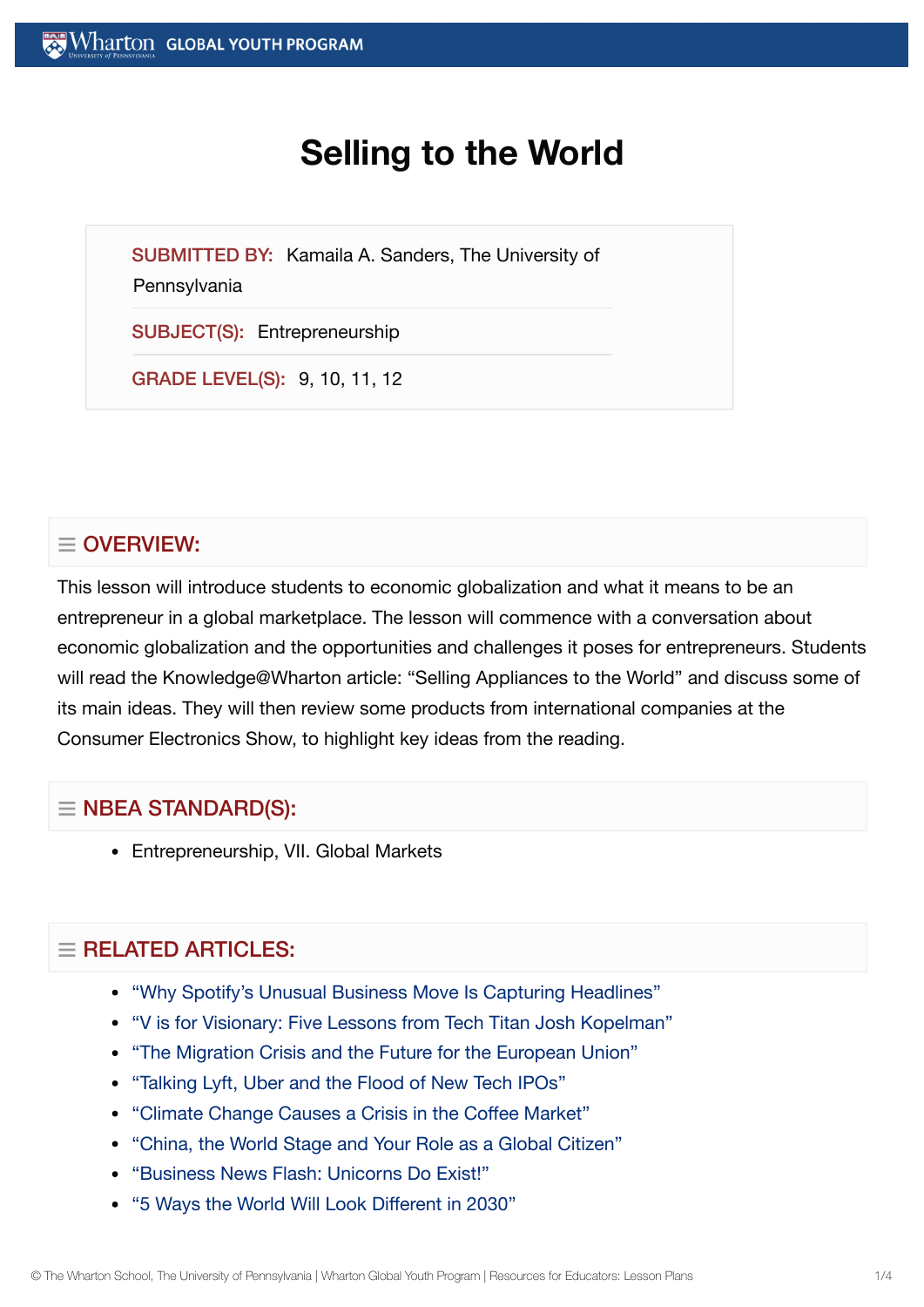**Common Core Standard(s):** Comprehension and collaboration, key ideas and details.

**Objectives/Purposes:** This lesson will introduce students to globalization and global entrepreneurship.

#### **Knowledge@Wharton Article:**"Selling [Appliances to](http://knowledge.wharton.upenn.edu/article.cfm?articleid=39) the World"

#### **Other Resources/Materials:**

- YouTube video of LG or Samsung appliance demo at Consumer Electronics Show: <http://www.youtube.com/watch?v=sCtwgxoEDIM>
- Computer paper

#### **Activity:**

1. *(5 mins)* Begin this lesson and unit by leading a discussion on economic globalization. You can do this in a simple manner by asking students if they think Apple should be able to sell its iPods all over the world or only in the United States. Have a short discussion on this and try to encourage students to explain why or why not. For those who say yes, Apple should be able to sell iPods outside the U.S., you can confirm that this is one of the main ideas of economic globalization. The ability to sell your products all over the world is one of the key concepts of economic globalization. However, no matter how great your product may be at home, it is not as easy as it may seem to sell it all over the world. Have the class discuss some reasons for this.

2. *(10 mins)* Have students draw a mock layout of their kitchen at home. Encourage them to be detailed in their drawings. Then, discuss with students what they notice about their kitchen drawings and the similarities found among the various layouts.

2. *(15 mins)* To highlight the complexity of being a global entrepreneur, have students read the article: "Selling Appliances to the World." Then, have them work with a partner to discuss the following questions:

- What types of goods make up the appliance industry?
	- The appliance industry has many of the features of a mature industry undergoing globalization. Refrigerators, cooking ranges, stoves, dishwashers, clothes washing machines and other products have a relatively stable technology; they enjoy economies of scale and scope and meet a relatively basic common need of consumers.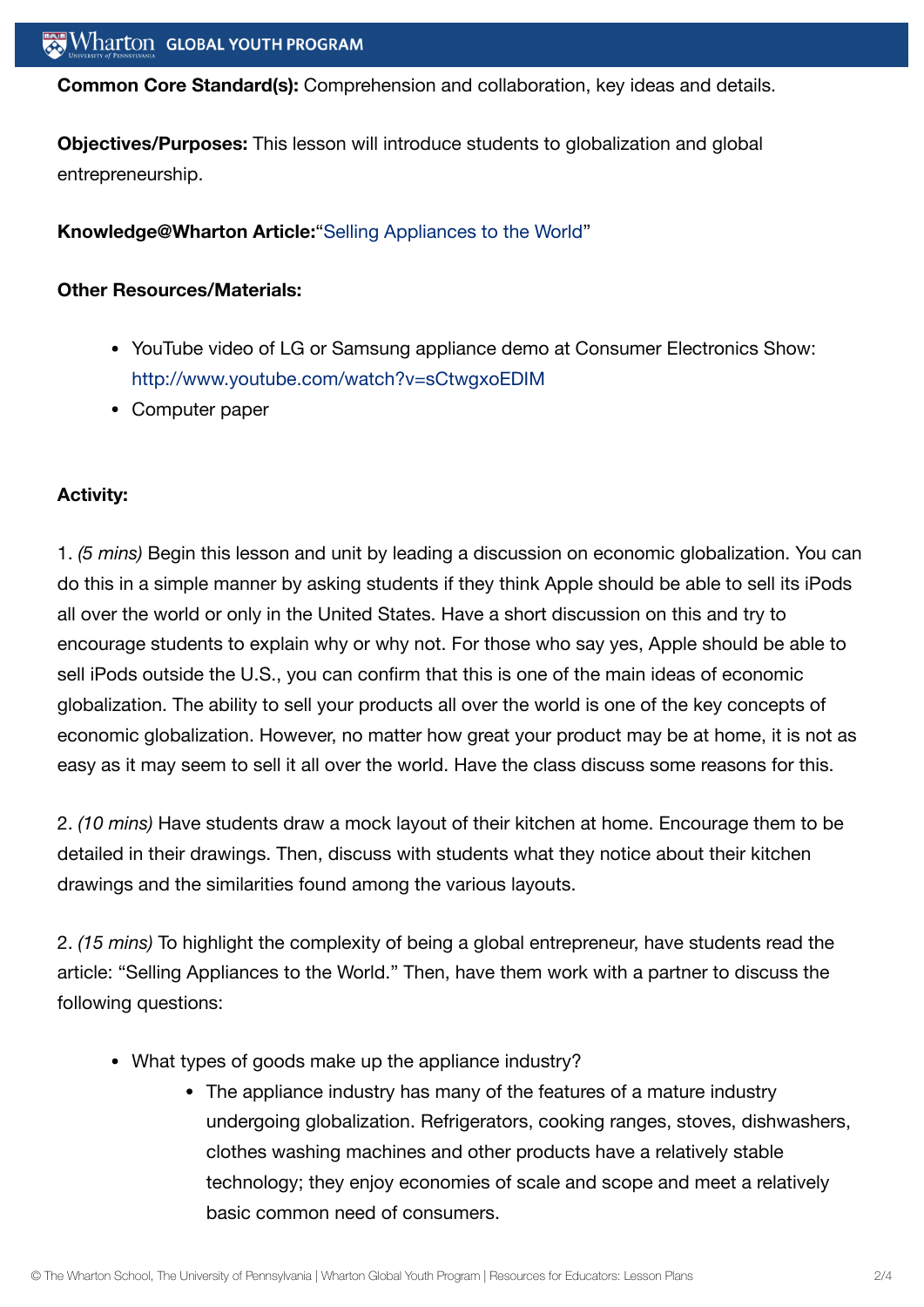- What are some of the barriers of entry for appliance companies in different countries?
	- 20% of Asian households had a dishwasher in 1994, compared with 75% in North America and 82% in Europe. National boundaries, consumer preferences, government regulations, manufacturing and production practices, sales channels, climate, eating habits and financing are just some of the obstacles facing the appliance industry. Bedrooms in the U.S., for instance, are often located one floor above the kitchen or laundry appliances. In Europe, most people live in apartments so compact in size, and quiet operation is more highly prized than in other areas. Refrigerators in China must be no-frost, silent, small and cheap – very different standards than those for models built for North America.
- One commenter in the article suggests that: "the likelihood of a company accurately predicting the local, regional, global, economic and industry events, as being comparable to all of the planets aligning." What does this mean?
- How can companies aim to be a "proper fit" at the local, regional, and global levels?
	- Achieving the proper fit at the local, regional and global levels depends largely on whether a company's competencies and value propositions can be translated at each level or adapted to function in a new environment.
- What does it mean if a company is flexible in meeting specific demands?
	- Scale and scope may not be as important as flexibility in meeting the specific demands of the unique landscape of each market or territory.

After students have discussed these questions with a partner, go over them as a class.

3. *(15 mins)* Next, show a short YouTube clip of either LG or Samsung's "Smart Appliances" at the Consumer Electronics Show. The purpose in showing this video is to highlight two foreign companies who are trying to sell appliances here in the U.S. but are having difficulty meeting the American consumers' needs or wants. Have students take notes on the different appliances shown and ask why these types of products have not caught on in the U.S., and how they may be modified to generate more interest among U.S. consumers. Make sure that students are thinking about how they use these types of appliances currently and how they may want to do so in the future to improve productivity and efficiency. Lead a discussion on whether students think that the Smart Appliances will catch on in their country.

**Tying It All Together:** The Video of LG Smart Appliances from the 2011 Consumer Electronics Show is a great way to highlight the difficulties companies face in trying to meet the demands and needs of consumers in different markets. In this case, it reveals the difficulties that LG and Samsung have faced in trying to enter the U.S. market.